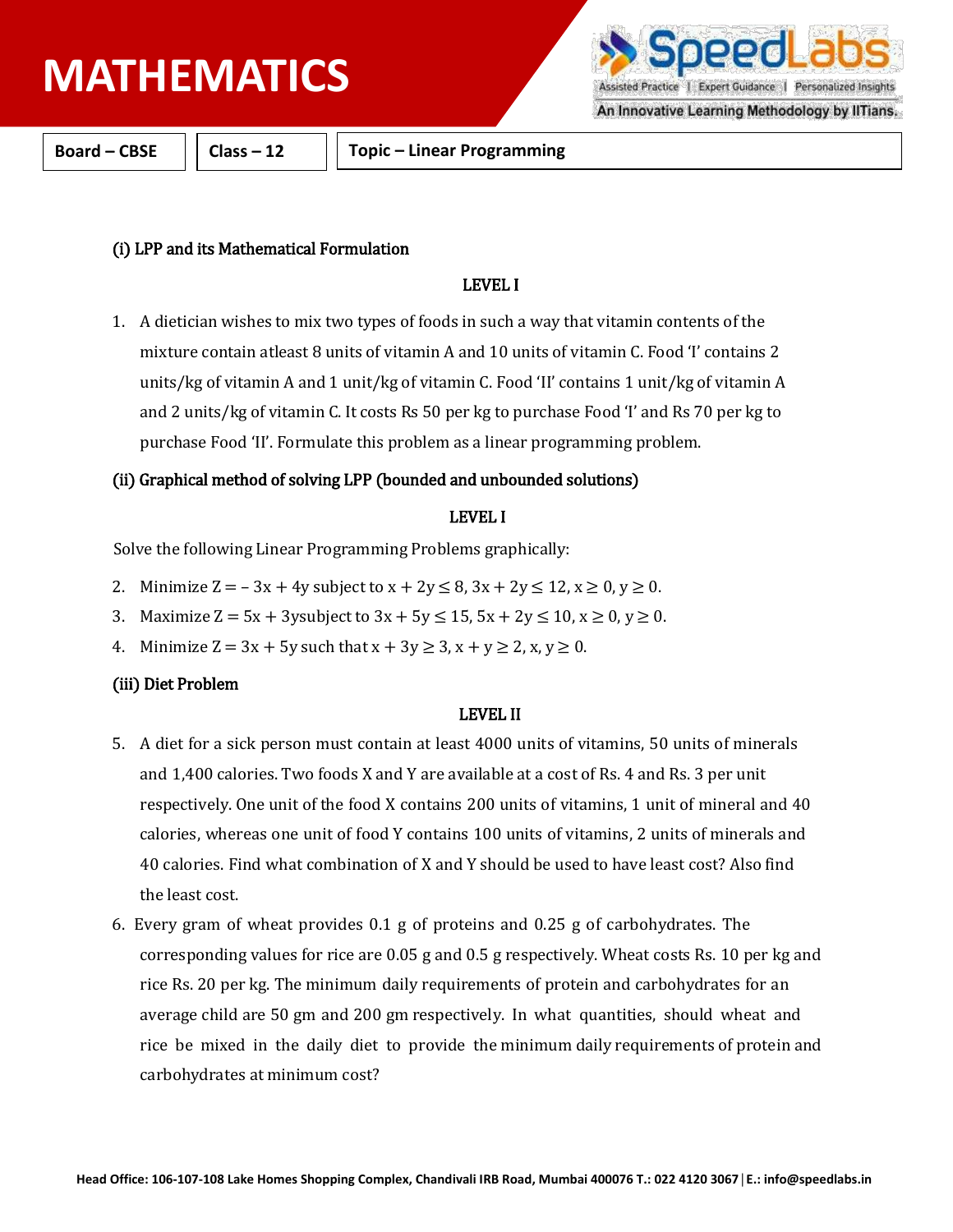

## (iv) Manufacturing Problem

## LEVEL II

- 7. A company manufactures two articles A and B. There are two departments through which these articles are processed: (i) assembly and (ii) finishing departments. The maximum capacity of the assembly department is 60 hours a week and that of the finishing department is 48 hours a week. The production of each article A requires 4 hours in assembly and 2 hours in finishing and that of each unit of B requires 2 hours in assembly and 4 hours in finishing. If the profit is Rs. 6 for each unit of A and Rs. 8 for each unit of B, find the number of units of A and B to be produced per week in order to have maximum profit.
- 8. A company sells two different produces A and B. The two products are produced in a common production process which has a total capacity of 500 man hours. It takes 5 hours to produce a unit of A and 3 hours to produce a unit of B. The demand in the market shows that the maximum number of units of A that can be sold is 70 and that for B is 125. Profit on each unit of A is Rs. 20 and that on B is Rs. 15. How many units of A and B should be produced to maximize the profit? Solve it graphically

#### LEVEL III

9. A manufacture makes two types of cups, A and B. Three machines are required to manufacture the cups and the time in minutes required by each is as given below:

| Types of cup | machines |    |  |
|--------------|----------|----|--|
|              |          |    |  |
|              | ר ו      | 18 |  |
|              |          |    |  |

Each machine is available for a maximum period of 6 hours per day. If the profit on each cup A is 75 paise, and on B it is 50 paise, show that the 15 cups of type A and 30 cups of type B should be manufactured per day to get the maximum profit.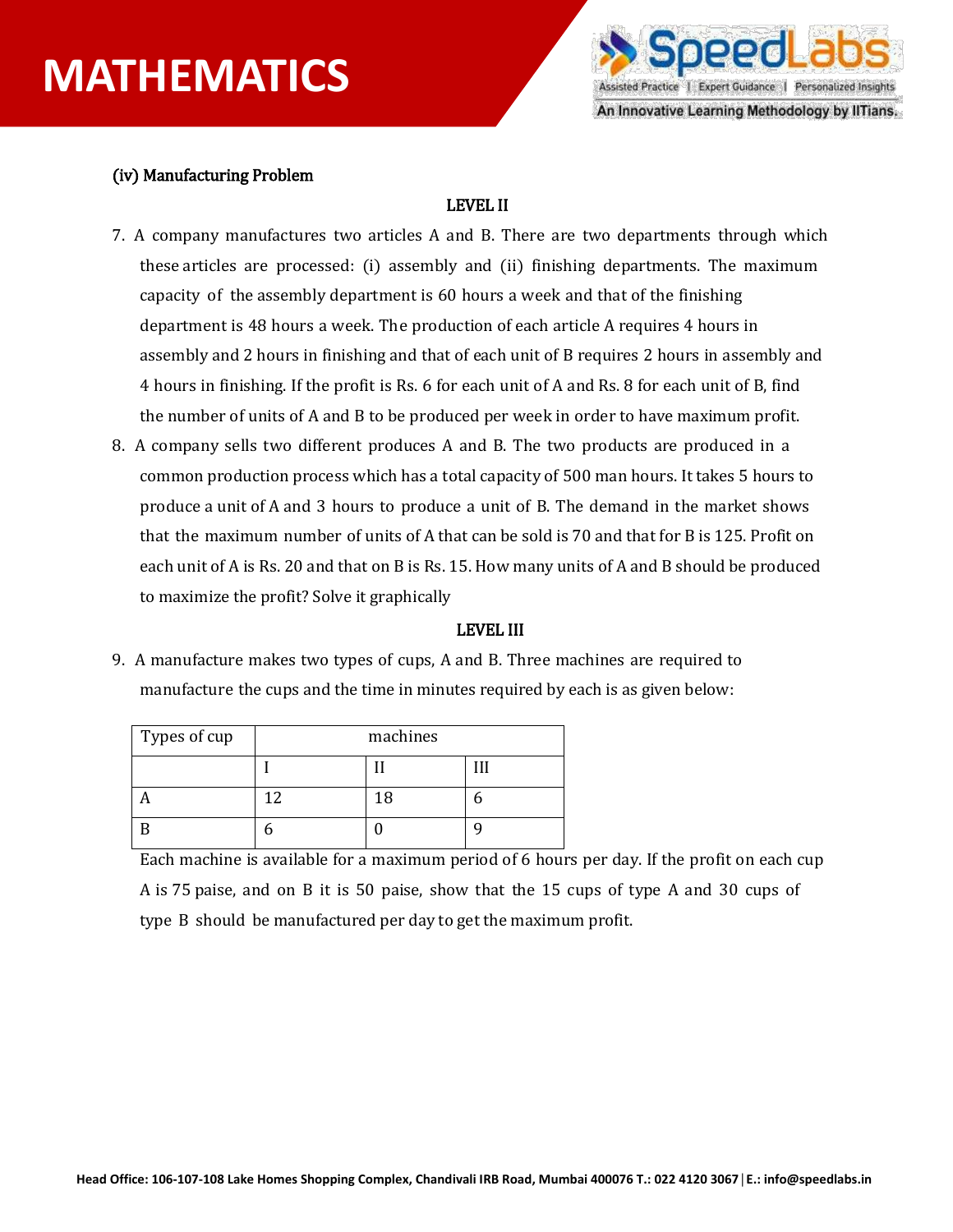

### (v) Allocation Problem

### LEVEL II

- 10. Ramesh wants to invest at most Rs. 70,000 in Bonds A and B. According to the rules, he has to invest at least Rs. 10,000 in Bond A and at least Rs. 30,000 in Bond B. If the rate of interest on bond A is 8 % per annum and the rate of interest on bond B is 10 % per annum, how much money should he invest to earn maximum yearly income? Find also his maximum yearly income.
- 11. An oil company requires 12,000, 20,000 and 15,000 barrels of high grade, medium grade and low grade oil respectively. Refinery A produces 100, 300 and 200 barrels per day of high, medium and low grade oil respectively whereas the Refinery B produces 200, 400 and 100 barrels per day respectively. If A costs Rs. 400 per day and B costs Rs. 300 per day to operate, how many days should each be run to minimize the cost of requirement?

#### LEVEL III

12. An aeroplanes can carry a maximum of 250 passengers. A profit of Rs 500 is made on each executive class ticket and a profit of Rs 350 is made on each economy class ticket. The airline reserves at least 25 seats for executive class. However, at least 3 times as many passengers prefer to travel by economy class than by the executive class. Determine how many tickets of each type must be sold in order to maximize the profit for the airline. What is the maximum profit?

### (vi) Transportation Problem

#### LEVEL III

13. A medicine company has factories at two places A and B . From these places, supply is to be made to each of its three agencies P, Q and R. The monthly requirement of these agencies are respectively 40, 40 and 50 packets of the medicines, While the production capacity of the factories at A and B are 60 and 70 packets are respectively. The transportation cost per packet from these factories to the agencies are given: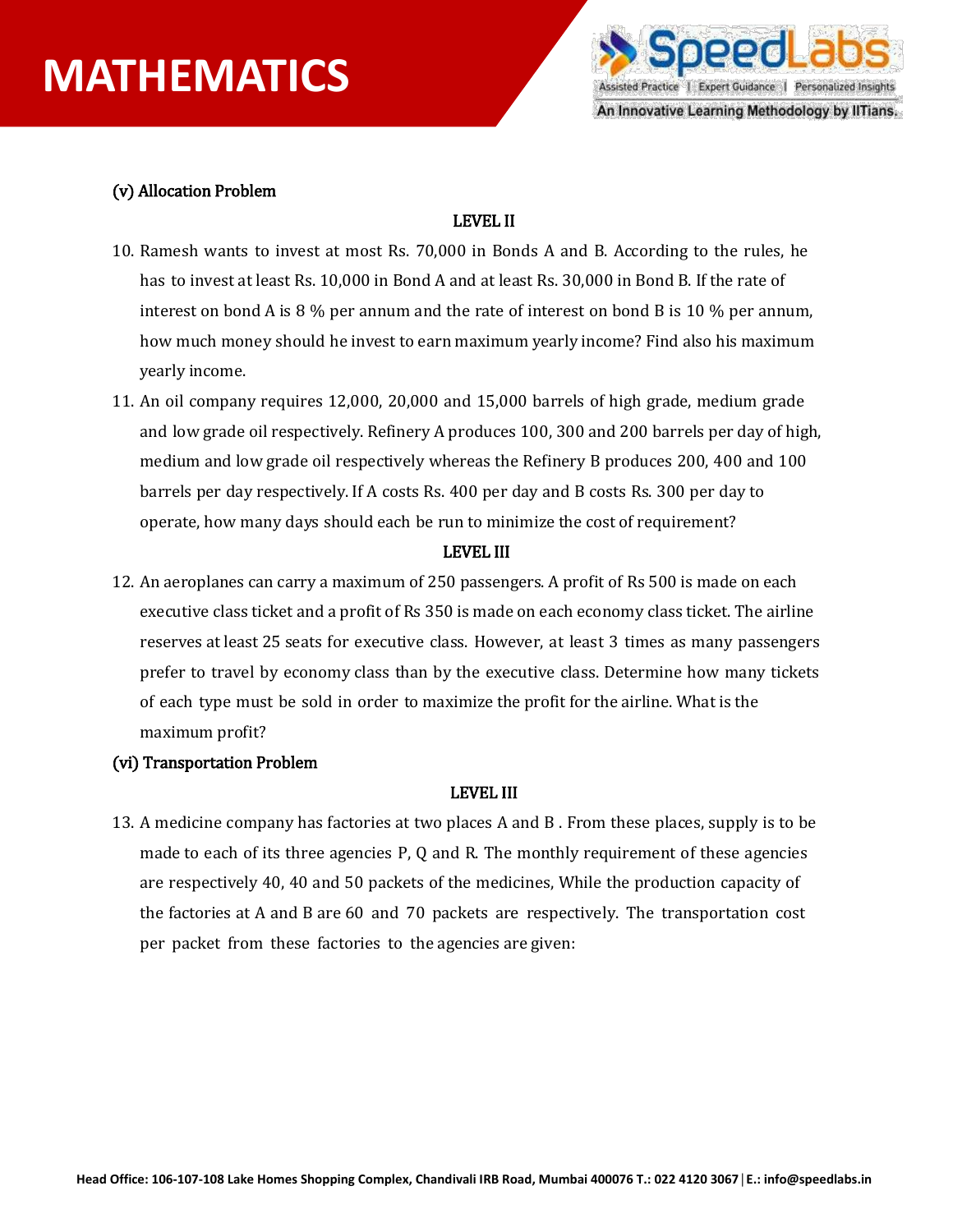

An Innovative Learning Methodology by IITians.

| Transportation cost per packet (in Rs.) |   |   |  |
|-----------------------------------------|---|---|--|
| From                                    |   | B |  |
| To                                      |   |   |  |
| D                                       | 5 |   |  |
|                                         |   | 2 |  |
| R                                       | 3 | 5 |  |

How many packets from each factory be transported to each agency so that the cost of transportation is minimum? Also find the minimum cost.

- 14. Solve the following linear programming problem graphically: Maximize  $z = x 7y + 190$ subject to the constraints  $x + y \le 8$ ,  $x \le 5$ ,  $y \le 5$ ,  $x + y \ge 4$ ,  $x \ge 0$ ,  $y \ge 0$ .
- 15. Solve the following linear programming problem graphically: Maximize  $z = 3x + 5y$  subject to the constraints  $x + y \ge 2$ ,  $x + 3y \ge 3$ ,  $x \ge 0$ ,  $y \ge 0$
- 16. Kellogg is a new cereal formed of a mixture of bran and rice that contains at least 88 grams of protein and at least 36 milligrams of iron. Knowing that bran contains, 80 grams of protein and 40 milligrams of iron per kilogram, and that rice contains 100 grams' protein and 30 milligrams of iron per kilogram, find the minimum cost of producing this new cereal if bran costs Rs. 5 per kilogram and rice costs Rs. 4 per kilogram.
- 17. A shopkeeper deals only in two items tables and chairs. He has Rs. 6,000 to invest and a space to store at most 20 pieces. A table costs him Rs. 400 and a chair Rs. 250. He can sell a table at a profit of Rs. 25 and a chair at a profit of Rs. 40. Assume that he can sell all items that he buys. Using linear programming formulate the problem for maximum profit and solve it graphically.
- 18. A small firm manufactures items A and B. The total number of items A and B it can manufacture a day is at most 24. Item A takes one hour to make while item B takes only half an hour. The maximum time available per day is 16 hours. If the profit on one unit of item A be Rs. 300 and one unit of item B be Rs. 160, how many of each type of item be produced to maximize the profit? Solve the problem graphically.
- 19. A chemist requires 10, 12 and 12 units of chemicals A, B and C respectively for his analysis. A liquid product contains 5, 2, and 1 unit of A, B and C respectively and it costs Rs. 3 per jar. A dry product contains 1, 2, and 4 units of A, B and C per carton and costs Rs. 2 per carton.